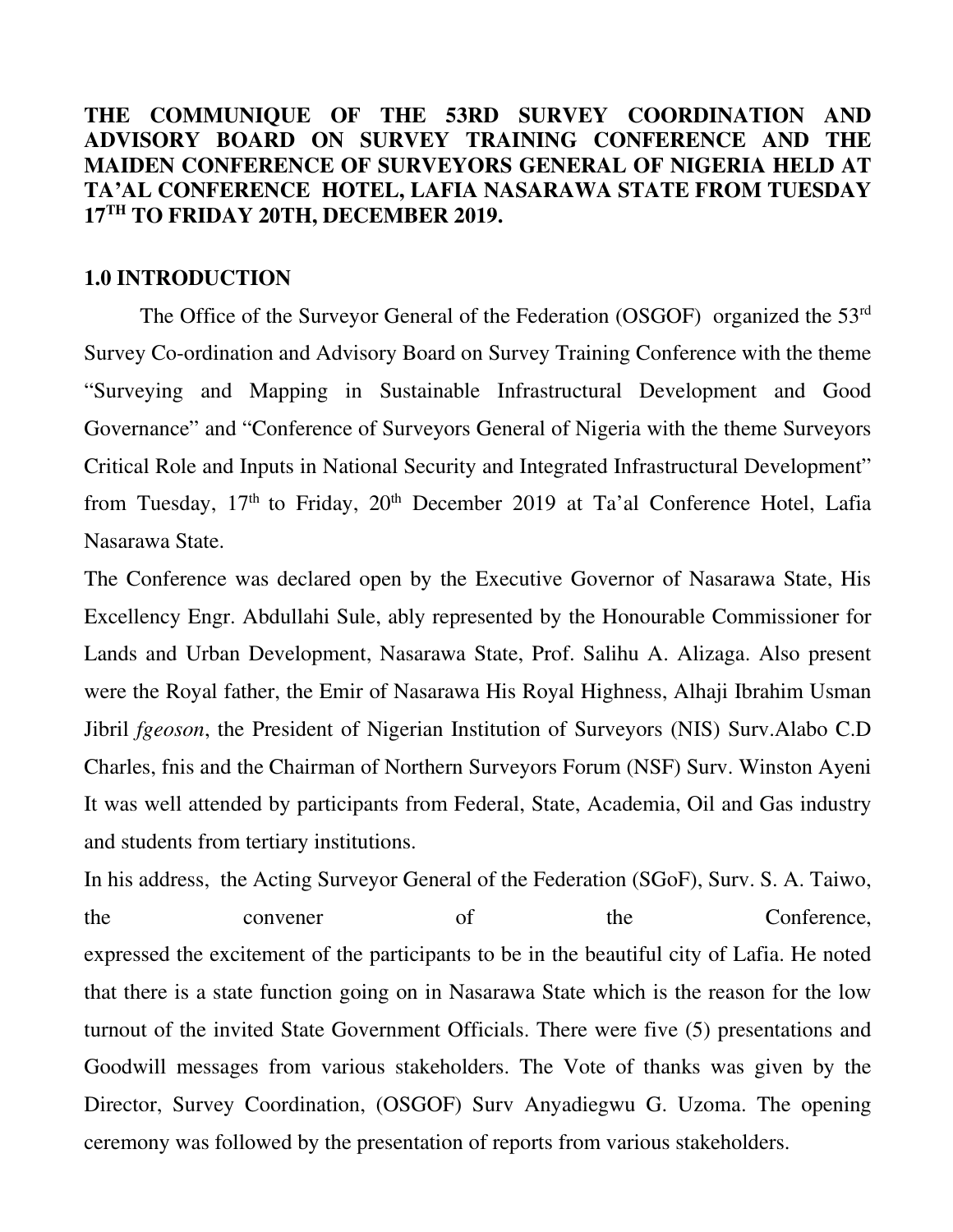## **2.0 OBSERVATIONS**

The conference observed that:

- i. Some Offices of the State Surveyors General (OSSG) have still not been upgraded to Extra Ministerial status even in some states that the State Surveyors General are Permanent Secretaries, despite the approval from the National Council on Works From 1999-2014.
- ii. Some States still accept analogue Survey plans for issuance of title.
- iii. Some State Surveyors General do not know the exact Boundaries of their States.
- iv. Some State Governors do not fully appreciate the importance of Surveying and its deliverables.
- v. Some States still carry out Survey Projects using Local Origins.
- vi. Some Continuously Operating Reference Stations (CORS) established by States Government and Institutions are too closed to one another.
- vii. Some existing CORS are yet to be integrated into the NIGNET.
- viii. Some Institutions requested for equipment and capacity development from relevant stakeholders in line with current advancement in technology and international best practices.

#### **3.0 RESOLUTIONS**

- i. The conference emphasized the need for the offices of the States Surveyors General yet to be upgraded to extra-ministerial status to be so upgraded. It is not enough for the States Surveyors General to be made Permanent Secretaries but the offices must be fully Extra-ministerial.
- ii. Analogue presentation of Survey Plans should end with the year 2019.
- iii. The Conference urges States Surveyors General, Office of The Surveyor General of the Federation (OSGOF), States Surveyors General, National Boundary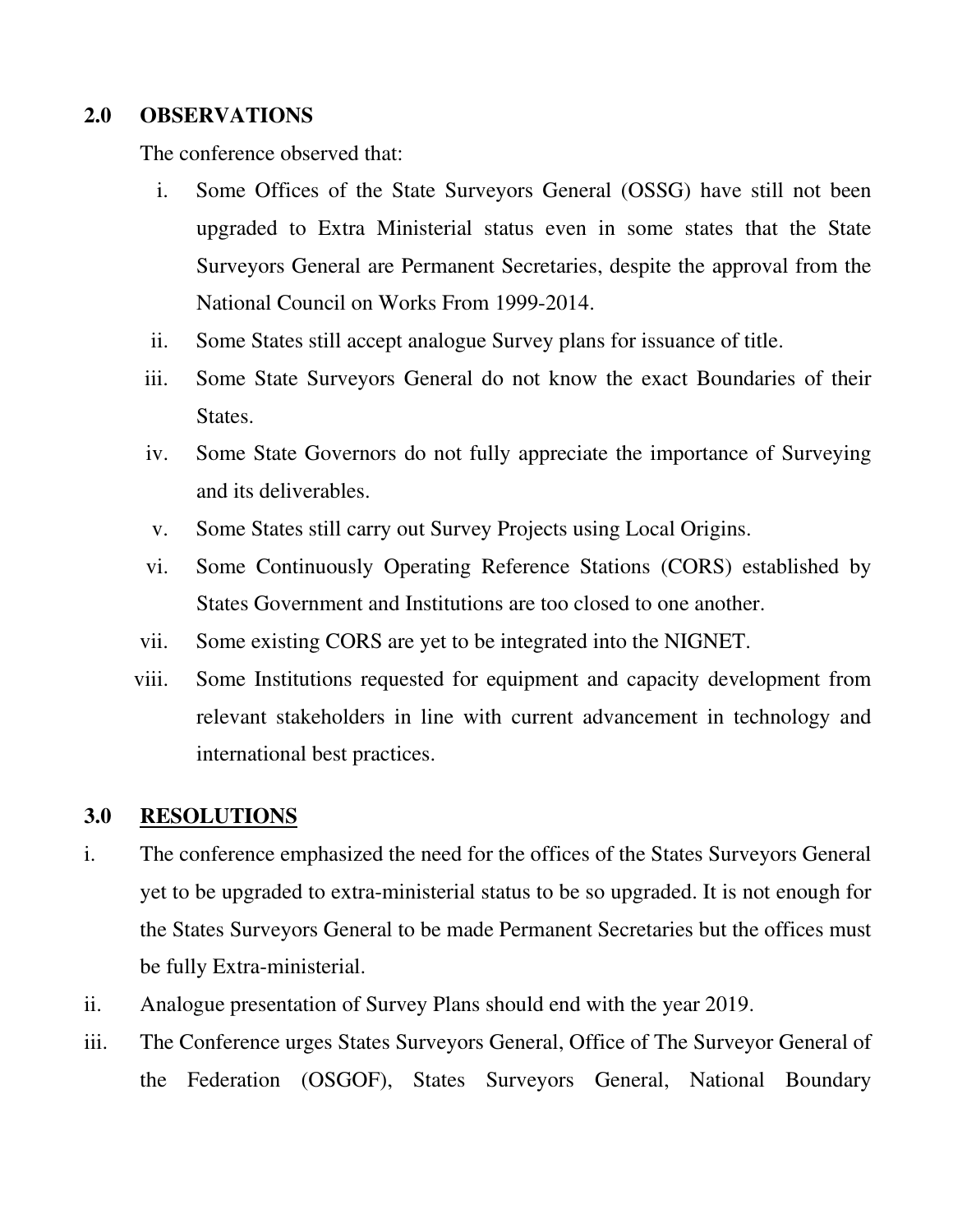Commission (NBC) and other Stakeholders to put more effort in determining the Boundaries of their various States.

- iv. OSGOF, NIS and SURCON to embark on advocacy visits to States Governors, to emphasize the importance of Surveying and Surveyors. And also to appreciate those that have upgraded their Surveying Offices to Extra-Ministerial departments.
- v. No Survey Plan should be accepted on Local Origin henceforth.
- vi. State Government and Institutions that wishes to establish COR Stations should liaise with the Office of the Surveyor General of the Federation for proper identification of CORS location.
- vii. All existing CORS must be integrated into the NIGNET and as such all operators of such CORS should furnish OSGOF with the information and details to achieve this. This will also be in line with the Survey Coordination Act of 1962 as amended.
- viii. Stakeholders should assist Tertiary Institutions of Surveying and Mapping in provision of equipment and training.

#### **4.0 APPRECIATION**

The Conference participants and organisers hereby express their gratitude to the Executive Governor of Nasarawa State, His Excellency *Engr. Abdullahi Sule,* the government and the good people of Nasarawa State (Home of Solid Minerals) for hosting the Conference and their show of hospitality. Our appreciation is also extended to the Honourable Minister of Works and Housing, His Excellency Babatunde Raji Fashola (SAN)*,* the Minister of State for Works and Housing: His Excellency Engr. Abubakar Danlami Aliyu, the Royal father, the Emir of Nasarawa His Royal Highness, Alhaji Ibrahim Usman Jibril *fgeoson*, and the President of Nigerian Institution of Surveyors (NIS) Surv. Alabo C.D Charles fnis, the Chairman of Northern Surveyors Forum (NSF) Surv. Winston Ayeni, the Office of the Surveyor-General of the Federation (OSGOF), Surveyors Council of Nigeria